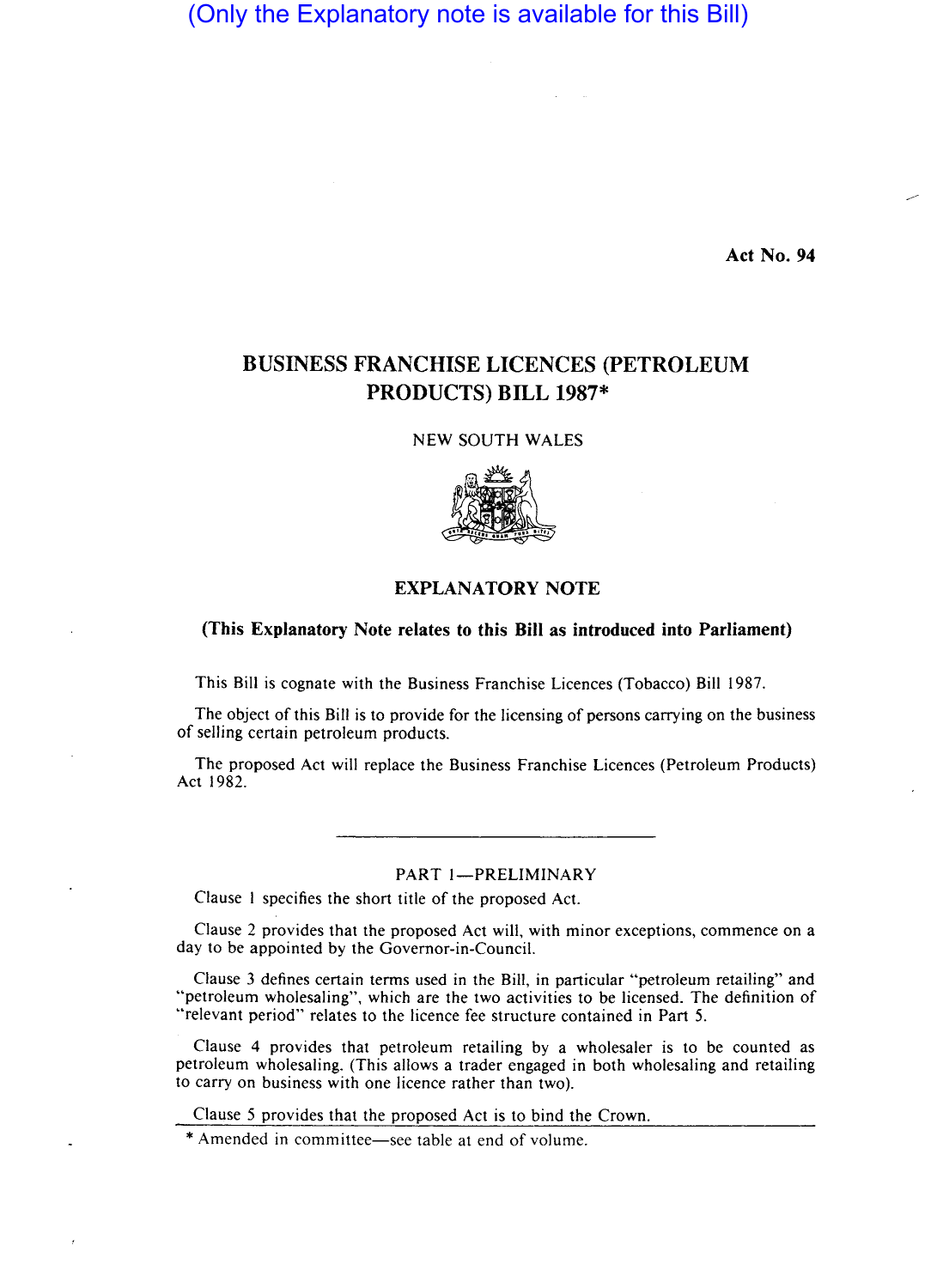Clause 6 provides for the proposed Act to be read down (so as to apply only to intrastate petroleum trading), in the event that it is found to be beyond the competence of Parliament to enact this Bill in so far as it purports to apply to interstate trade.

## PART 2-MERCANTILE GROUPS

## DIVISION *I-Constitution of groups*

Clause 7 states the fundamental condition of membership of a group for the purposes of the proposed Act. A person is a group member if the person meets any of the criteria of membership set out in Division I of Part 2, unless the Chief Commissioner of Business Franchise Licences (Petroleum Products) determines that the person is not such a member.

Clause 8 provides for notice to be given of a determination of the Chief Commissioner under proposed section 7 or of the revocation of such a determination.

Clause 9 provides that corporations which, within the meaning of the Companies Code. are related corporations. form a group.

Clause 10 constitutes certain groups in terms of the employment relationship of employees.

Clause II constitutes certain groups by virtue of a person's controlling interest in two businesses.

Clause 12 consolidates any groups with overlapping membership into one group.

# DIVISION *2-Controlling interests*

This Division states. in relation to several kinds of businesses, criteria sufficient for the existence of a "controlling interest" referred to in clause 11. The kinds of businesses considered are-

- (a) corporate businesses (clause 13);
- (b) related corporate businesses (clause 14);
- (c) partnership businesses (clause 15);
- (d) businesses owned by sole traders (clause 16);
- (e) businesses owned by trustees (clause 17); and
- (1) businesses carried on under a trust (clause 18).

In addition, provision is made for the existence of a controlling interest-

- (a) arising from ownership of a business whose managers control some other business (clause 19); or
- (b) (as provided by clause 20) arising from-
	- (i) the entitlements of beneficiaries under a trust; or
	- (ii) the potential entitlements of persons eligible to be beneficiaries under a power in the nature of a discretionary trust.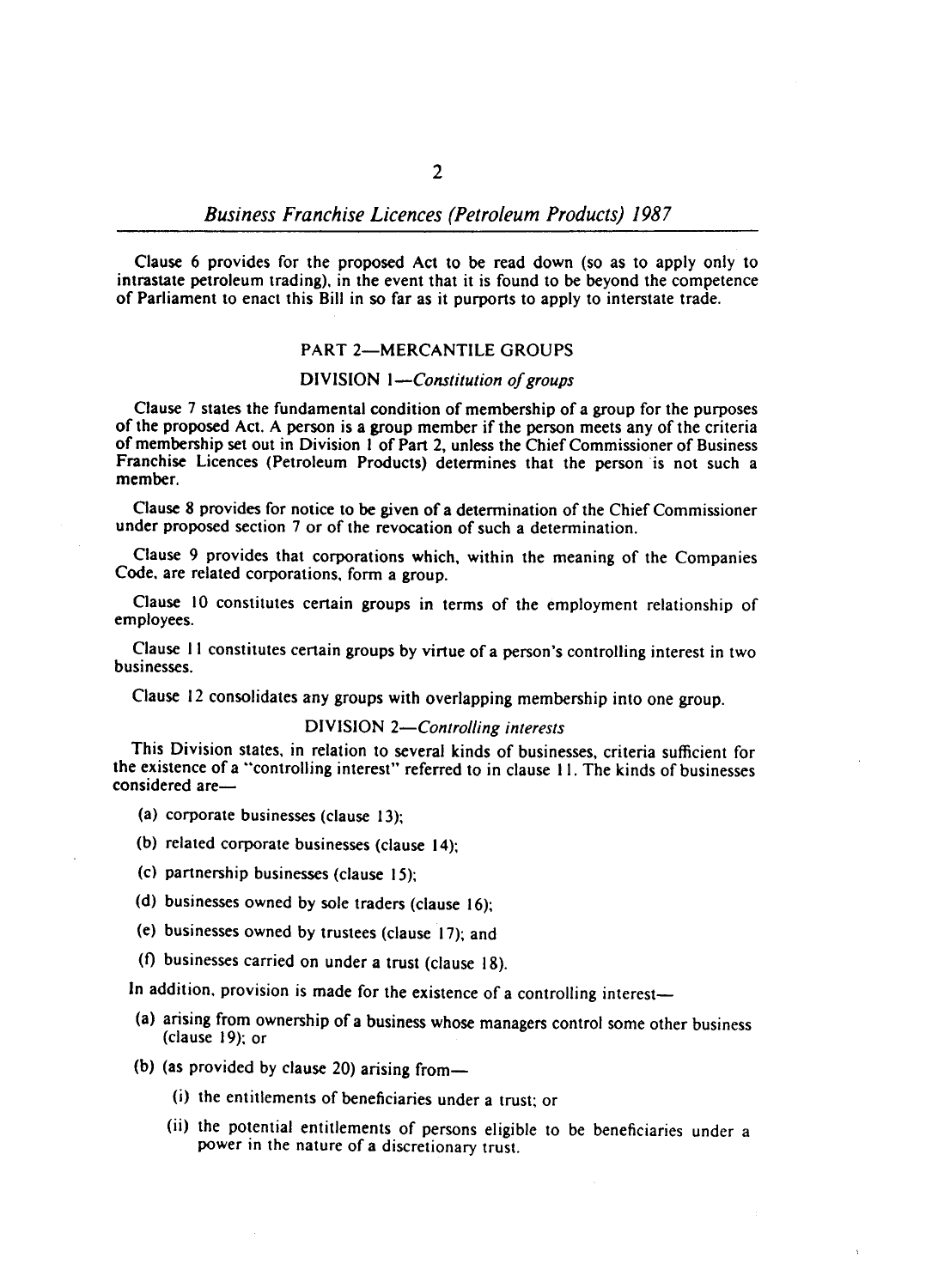## PART 3-ADMINISTRATION

Clause 21 creates the office of Chief Commissioner for Business Franchise Licences (Petroleum Products). The office is held by the permanent head for the time being of the Department of Finance.

Clause 22 creates the office of Deputy Chief Commissioner for Business Franchise Licences (Petroleum Products). The office is held by the deputy permanent head for the time being of the Department of Finance.

Clause 23 creates the office of Commissioner for Business Franchise Licences (Petroleum Products).

Clause 24 enables staff to be employed for the administration of the proposed Act.

Clause 25 enables delegation of the Chief Commissioner's functions.

Clause 26 constitutes a Business Franchise Licence Fees (Petroleum Products) Appeals Tribunal.

Clause 27 provides the Chief Commissioner and others with immunity from suit in respect of things done in good faith in the execution of the proposed Act.

#### PART 4-0FFENCES RELATING TO THE SALE OF PETROLEUM PRODUCTS

Clause 28 prohibits the sale of petroleum products without a licence.

Clause 29 prohibits (with specified exceptions) petroleum wholesaling without a wholesaler's licence or group wholesaler's licence.

Clause 30 prohibits petroleum retailing without a retailer's licence or group retailer's licence.

Clause 31 prohibits the sale of petroleum products on premises other than licensed premises.

Clause 32 creates a presumption that petroleum products stored in a tank having a capacity exceeding the prescribed capacity are for sale.

#### PART 5-LICENCES

Clause 33 describes the kinds of licences that may be granted under the proposed Act. and what each licence authorises.

Clause 34 states who may apply for a licence of each kind.

Clause 35 provides for the issue of licences.

Clause 36 sets out the particulars to be furnished to the Chief Commissioner by an applicant for a licence.

Clause 37 provides for the endorsement (and amendment, as required) on a licence of the premises at which the activity authorised by the licence is to be carried on.

Clause 38 specifies the duration of a licence.

Clause 39 provides for the automatic renewal of licences.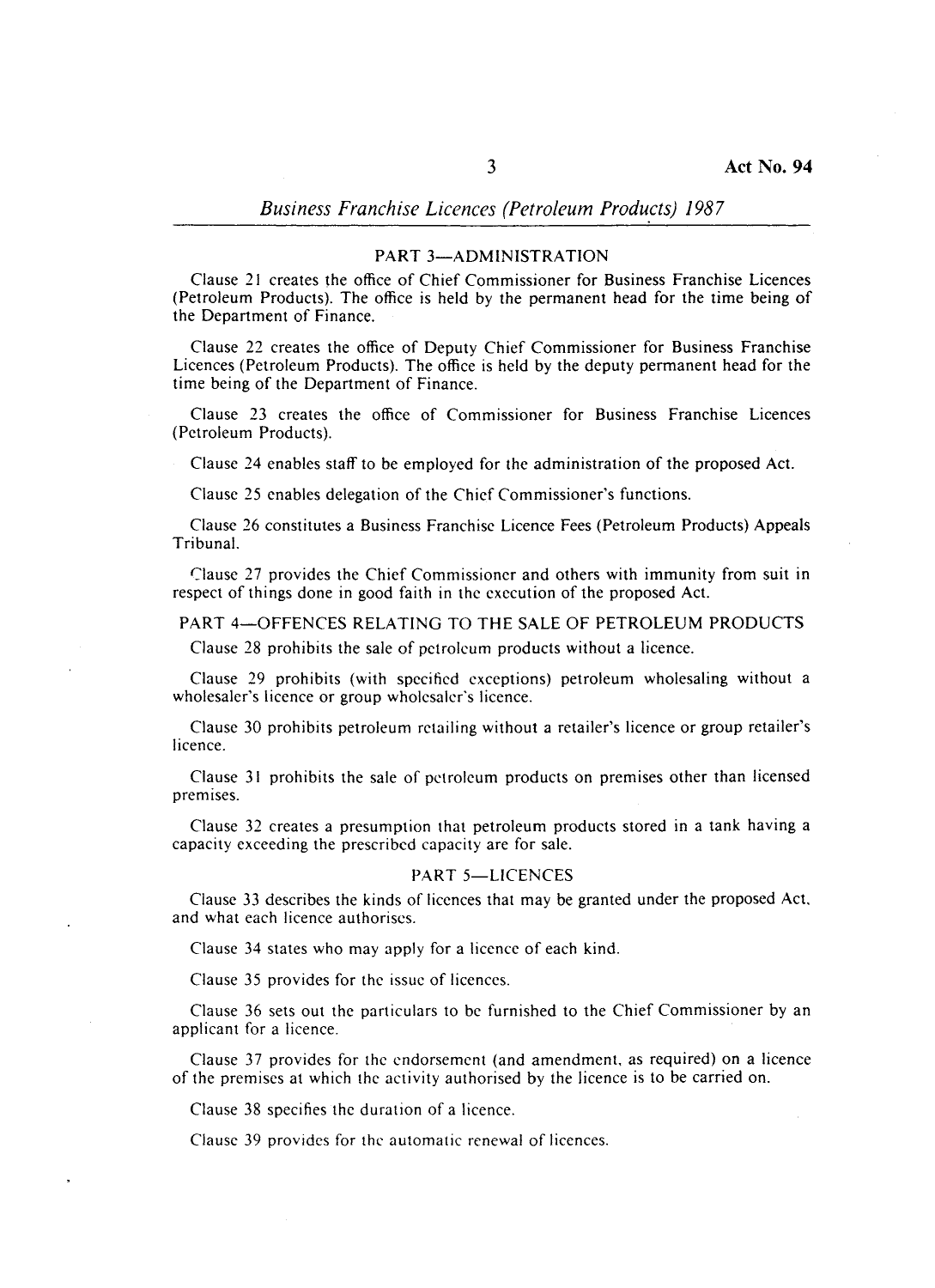Clause 40 provides the basis of assessment of fees payable for licences. Essentially, the fee is ad valorem of receipts from sales of petroleum products during the "relevant period" applicable to the licence.

Clause 41 states the effect, in relation to assessment of a licence fee, of certain changes in circumstances of the applicant. The changes contemplated are-

- (a) the applicant was a member of a group during the relevant period for the licence, but ceased to be such a member before the licence was issued; or
- (b) the applicant was a member of one group during the relevant period, but became a member of a different group before the licence was issued.

Clause 42 enables the Chief Commissioner to assess the fee payable by an applicant for a licence who did not trade during the whole or part of the relevant period or in a case where adequate data is not available in relation to the applicant's trading receipts during the relevant period.

Clause 43 provides for a refund of a licence fee paid in respect of the receipts from certain sales of petroleum products to interstate purchasers.

Clause 44 empowers the Minister to determine the value, for the purposes of the proposed Act. of petroleum products.

Clause 45 provides for reassessment of a fee originally assessed incorrectly.

Clause 46 empowers the Chief Commissioner to assess and recover fees from traders who ought to have had, but did not have, a licence at the time they carried on business.

Clause 47 requires the payment of interest if a payment owing to the Chief Commissioner as the result of a reassessment, or of an assessment under proposed section 46. is not paid in due time.

Clause 48 requires the surrender of a licence by a trader who has ceased to trade under its authority.

## PART 6-APPEALS AND OBJECTIONS

Clause 49 affords a right of appeal to an applicant for a licence to whom a licence has not been granted.

Clause 50 enables a person who disagrees with the Chief Commissioner's assessment (or reassessment) of the person's licence fee to lodge a formal objection to the assessment.

Clause 51 enables a person dissatisfied with the Chief Commissioner's determination on an objection to appeal to the Tribunal.

Clause 52 provides that the onus of proof regarding the correctness of an assessment rests with the person lodging an objection or appeal in respect of it.

## PART 7-ENFORCEMENT POWERS

Clause 53 empowers the Chief Commissioner or an inspector, for the purposes of the proposed Act. to enter premises (other than a dwelling), inspect and copy records and documents and require statements to be produced and questions to be answered.

Clause 54 enables the issue of a search warrant authorising the Chief Commissioner or an inspector to enter premises.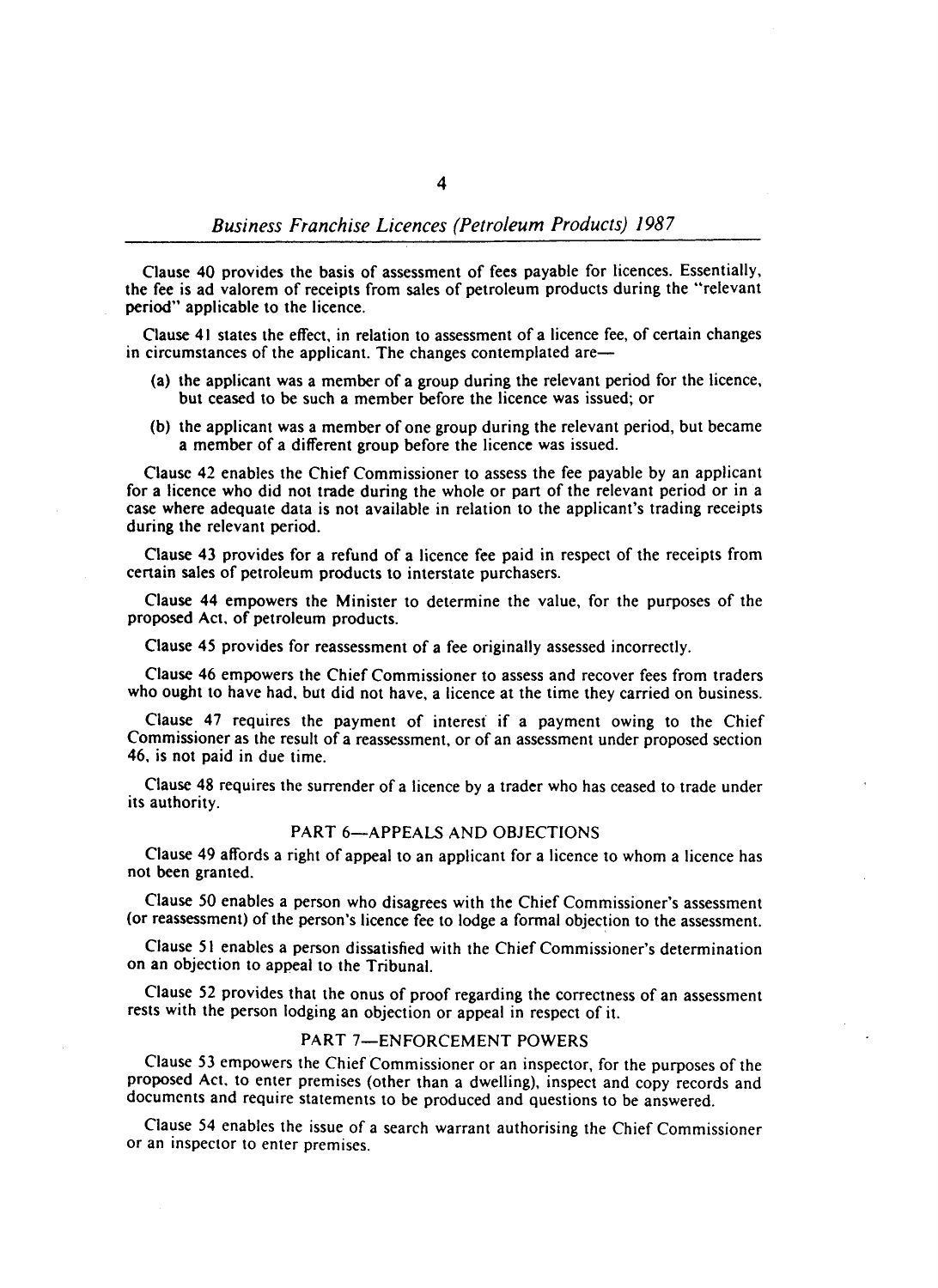Clause 55 empowers the Chief Commissioner to require a person to furnish information, or to attend and give evidence before the Chief Commissioner or an authorised officer, concerning dealings in petroleum products.

### PART 8-TRANSPORTATION OF PETROLEUM PRODUCTS

Clause 56-

- (a) requires a record of certain particulars to be carried by a person transporting petroleum products in New South Wales by road vehicle; and
- (b) empowers the Chief Commissioner or an inspector to require production, by the driver of a vehicle carrying petroleum products, of the record.

Clause 57 empowers the Chief Commissioner to take custody of any petroleum products in respect of which no transportation record, or no apparently correct transportation record, has been produced by the driver of the vehicle transporting it.

Clause 58 describes what may happen after any petroleum products have been taken into custody under proposed section 57. The Chief Commissioner is to release the petroleum products on production of the transportation record. If the record is not produced within 6 months, the petroleum products may be disposed of in a manner approved by the Chief Commissioner.

#### PART 9-MISCELLANEOUS

Clause 59 requires a person who sells petroleum products to keep and retain such records as the regulations may prescribe.

Clause 60 requires invoices relating to the sale of petroleum products in certain cases to bear the licence number of the vendor.

Clause 61 prohibits the endorsement, on an invoice, of particulars appearing to be those required by proposed section 60 if in fact they are not.

Clause 62 prohibits (with certain specified exceptions) the disclosure, by a person employed in connection with the administration or execution of the proposed Act or its regulations. of information obtained in the course of that employment.

Clause 63 prohibits the furnishing of false or misleading information to the Chief Commissioner or an inspector.

Clause 64 denies a person the right to refuse to answer a question put to the person by or on behalf of 'the Chief Commissioner. but provides that the person's answer is not admissible in criminal proceedings other than proceedings for an offence of answering falsely (or proceedings for perjury, if the answer is a sworn statement).

Clause 65 provides that a corporation is bound by information supplied by officers of the corporation, unless it is established that the information was provided without due authorisation.

Clause 66 prohibits the obstruction of the Chief Commissioner or inspectors in the exercise of their functions.

Clause 67 provides for the admissibility in evidence of certain matters given in a certificate of the Chief Commissioner. The certificate is prima facie evidence of the matters certified.